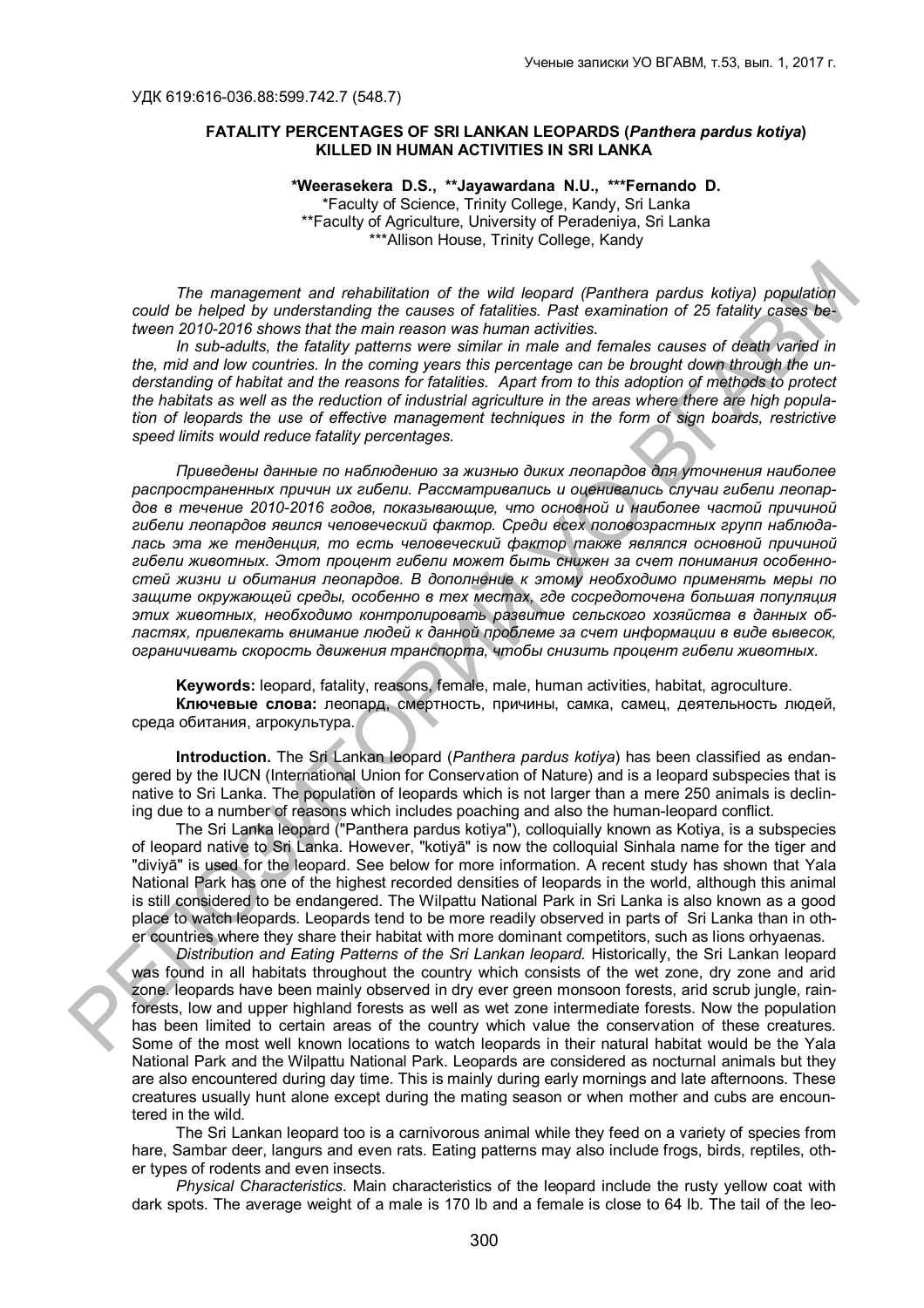pard is longer than half of its body length when measured from head to tail. The shoulder height is about 45 to 80 cm. Their ability to climb trees comes with the strong muscles that are attached to the scapula. The males are at least 30% larger than females while mature males are supposed to have broad and larger heads. This Sri Lankan subspecies of leopard can be named as the largest subspecies of leopard in the world.

*Conservation of the Sri Lankan leopard.* Habitat losses, hunting for trade and fragmentation have become reasons for the Sri Lankan leopard to rapidly decline. Research is carried out on a regular basis to strengthen conservation measures of the Sri Lankan leopard. WWCT (Wilderness and Wildlife Conservation Trust) together with the Government of Sri Lanka have been working on "The leopard Project" to make sure that conservation is carried out to the island's full potential. The Sri Lanka Wildlife Conservation Society has also put its resources to study and research these endangered species.

The leopard is the prominent predator of Sri Lanka [1, 3]. Leopards prey on the wide variety of animals contributing to ecological balance. They are distributed over a broad geographical range extending from the low country to the up country [2, 3]. It is classified as endangered but its conservation status remains unresolved (http://www.cea.lk/web/images/pdf/redlist2012.pdf). Over the years a spate of leopard killings has been reported mainly in the hill country of Sri Lanka. It is not a real conflict between human beings and leopards, but that people deliberately kill leopards for the flesh and the skin. Currently natural forest cover is becoming limited in Sri Lanka. Natural forest cover in Sri Lanka is getting limited with human settlements, estates and small farms accounting for most of the area. Hence, as leopards wander into human areas they become easy targets (Mass Media).

Deforestation is a threat to the leopards, but also makes the land vulnerable to landslides and creates a shortage of water as well. Forest patches between estates have been cut by the villagers for firewood, thereby depriving the leopards of their habitat, it is the fault of the people that has led to a series of issues. Another reason for the decrease of leopards in the area and the occurrence of human leopard conflict is forest fires. Forest fires often result due to attempts by residents to clear jungle areas for cultivation and push the leopards into human settlements.

The reduction of habitats is a significant contributor to the escalation of the human-leopard conflict in many places around the world [7, 9]. Due to the growing demand for food, leopards lose their hunting grounds to farm lands. As a consequence, they hunt for easy prey such as livestock which in turn affecting the farmers. The change of preying habits causes leopards many threats when they deliberately getting into farmlands and settlements [10]. Today, number of countries with high leopard fatality rates are bringing the percentages down [6]. But in Sri Lanka no effective methods have been adopted with regard to this aspect (Personal Communication).The species had been frequently removed or dispatched from their habitats with little knowledge of their distribution or genetic status and area of disbursed [4, 5]. Therefore it is to be studied the factors for growing conflicts and the consequence of their habitat loses [6]. HaWholf (actor to mean an entropy that also published a solenoid in the same of the properties are the symbol and the symbol and the symbol and the symbol and the symbol and the properties in the control of Sil Lanks 1;.

**Materials and methods of the research.** A database on leopard fatalities in Sri Lanka has been maintained during the period from 2010-2016. The data were collected from mass media broadcasts and through personal communication. Twenty five cases of fatalities were collected and the data were recorded on the sex, cause of death and the developmental stage of each leopard.

**Results of the research.** The lowest fatality percentage was recorded from the up country (12%) and the highest in the low country (56%) (figure 1). These records disclose that the rate of fatalities in male (60%) is approximately double that of the females (36%) (figure 2). Out of the deaths, 40% had been in adult males; where no deaths in male cubs have been recorded. With respect to female leopards, majority belonged to the sub adult category (20%) followed by mature females (12%) and cubs (4%) (figure 3).

The lowest percentage of deaths was recorded in the year 2010 (4%), however there was a remarkable increase in 2011 (possible reasons). Although there was a decline in 2012-2013 period, the deaths again escalated up to 24% in the year 2014 (figure 4).

Most of these deaths had been due to human activities (56%) such as snares, accidents and gunshots,. Around 1/3 had been due to unknown causes whereas natural causes such as "inter/intra species fighting (natural fatalities)" account for 12% (figure 5). Close analysis of the deaths caused due to human activities revealed that most damage had been due to snares (50%). Gun shots are responsible for 21% of the deaths where as the deliberate use of explosives have caused 7% of the leopard lives. Another 14% have died due to poisoning. Deaths due to traffic accidents have also been recorded especially in the low country (12%) (figure 6).

**Conclusion.** Minimizing the human-leopard conflict is an important consideration in the present time due to escalating deaths of leopards in Sri Lanka which is classified as an endangered animals [13].

The most common causes of fatality have been due to deliberate human activities (figure 6). Effective management strategies such as, putting up of sign boards, Impressing the speed limits to transport vehicles in areas where there are evidence of leopard movements, restriction of human ac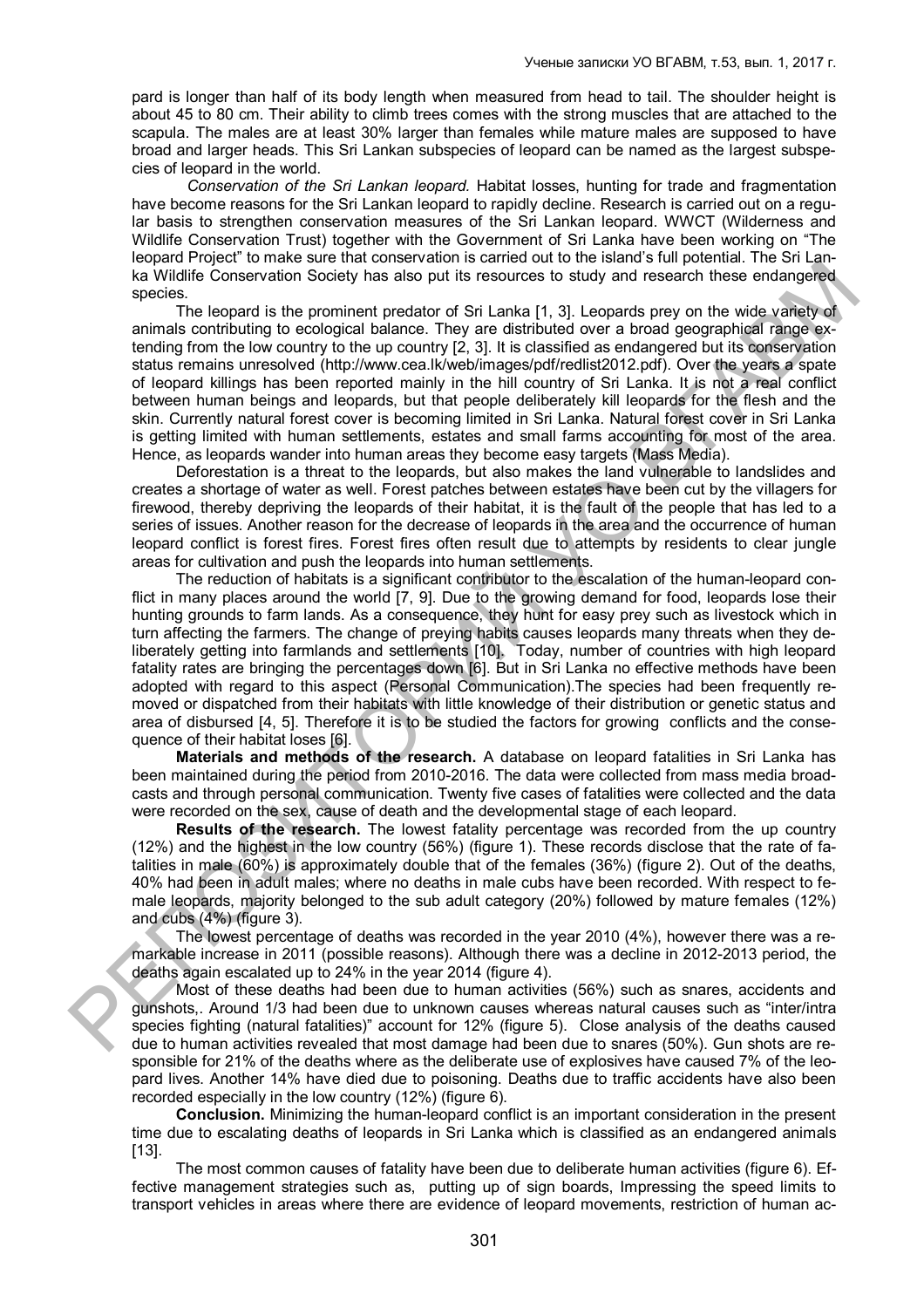tivities in the native habitats of the leopards. Minimizing of poaching can be done through antipoaching techniques in the form of mobile biological sensors, GPS systems to detect leopard movements, Unmanned aerial vehicles, and central computer system [11, 12, 13].







**Figure 4 - Total fatality percentages of Sri Lankan leopards from year 2010-2015**



**Figure 02 - Fatality percentages of males and female Sri Lankan leopards during the period (2010-2015)**

**Gender**

**%**



**Figure 3 - Sri Lankan leopard deaths according to the stage of maturity**

**Figure 5 - Causes of fatality in Sri Lankan leopards from 2010-2015**



**Figure 6 - Human activities causing fatalities of Sri Lankan leopards (2010-2015)**

**Conclusion.** This study showed that the main causes of leopards mortality – human activity. In sub-adults, the fatality patterns were similar in male and females causes of death varied from the up, mid and low countries. In the coming years this percentage can be brought down through the understanding of habitat and the reasons for fatalities. Further to this adoption of methods to protect the habitats as well as the reduction of industrial agriculture in the areas where there are high population